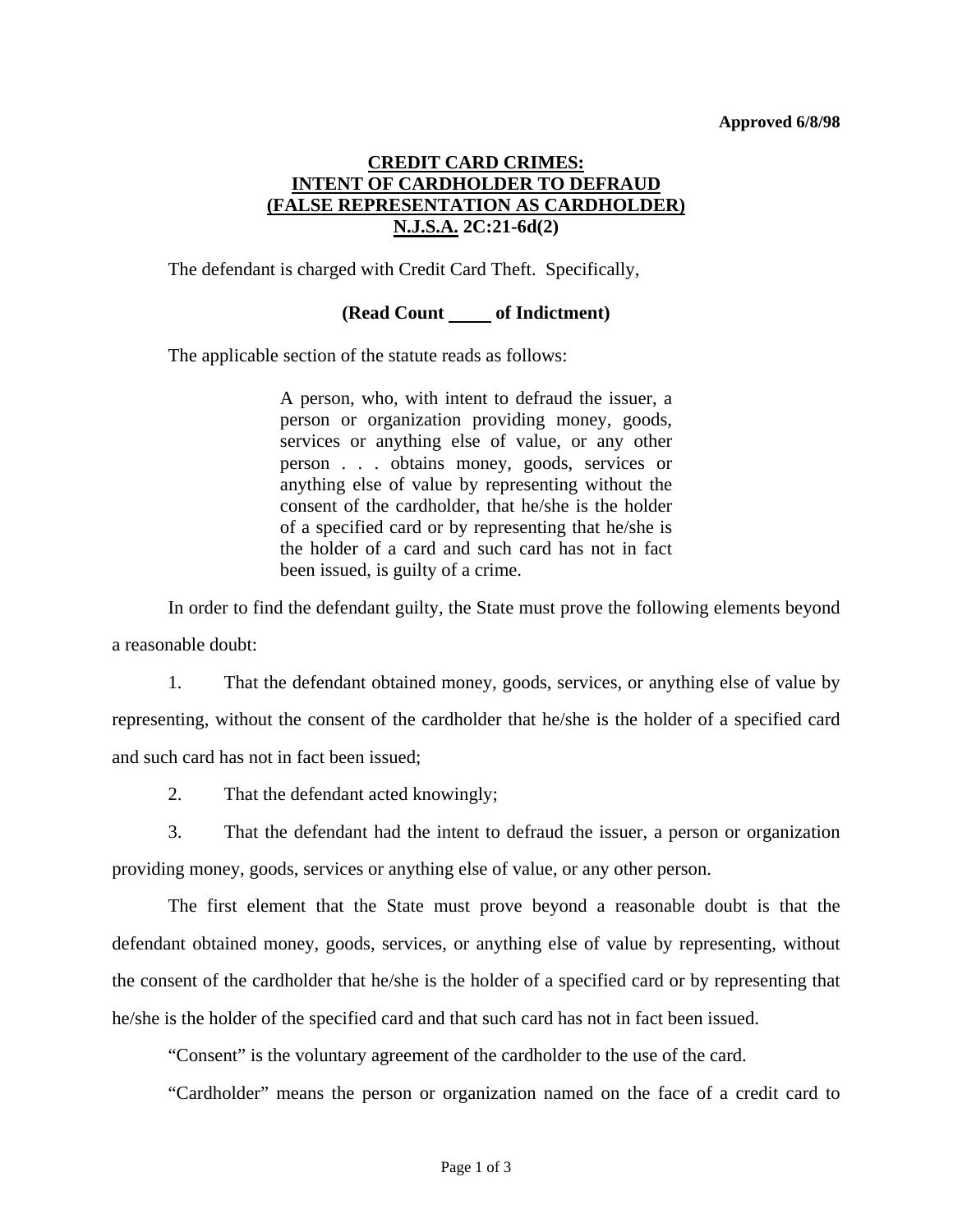#### **CREDIT CARD CRIMES: INTENT OF CARDHOLDER TO DEFRAUD (FALSE REPRESENTATION AS CARDHOLDER) N.J.S.A. 2C:21-6d(2)**

whom or for whose benefit the credit card is issued by an issuer.

 "Credit card" means any tangible or intangible instrument or device issued with or without a fee by an issuer, a person or organization providing money, goods, services or anything else of value, or any other person, that can be used alone or in connection with another means of account access, in obtaining money, goods, services or anything else of value on credit, including credit cards, credit plates, account numbers, or any other means of account access.

 The second element that the State must prove beyond a reasonable doubt is the defendant acted knowingly.

 A person acts "knowingly" with respect to a result of his/her conduct if he/she is aware that it is practically certain that his/her conduct will cause such a result. A person acts knowingly with respect to the nature of his/her conduct if he/she is aware that his/her conduct is of that nature. "Knowing," "with knowledge" or equivalent terms have the same meaning.

 Knowledge is a condition of the mind which cannot be seen and can only be determined by inferences from conduct, words or acts. It is not necessary for the State to produce a witness or witnesses who could testify that the defendant acted knowingly.

 The third element that the State must prove beyond a reasonable doubt is that the defendant had the intent to defraud the issuer, a person or organization providing money, goods, services or anything else of value, or any other person.

 A person acts "with intent" when he/she acts with purpose. A person acts purposely with respect to the nature of his/her conduct or a result thereof if it is his/her conscious objective to engage in conduct of that nature or to cause such a result. A person acts purposely with respect to attendant circumstances if he/she is aware of the existence of such circumstances or believes or hopes that they exist. One can be deemed to be acting purposely if he/she acts with design, with a purpose, with a particular objective, if the individual means to do what he/she does.